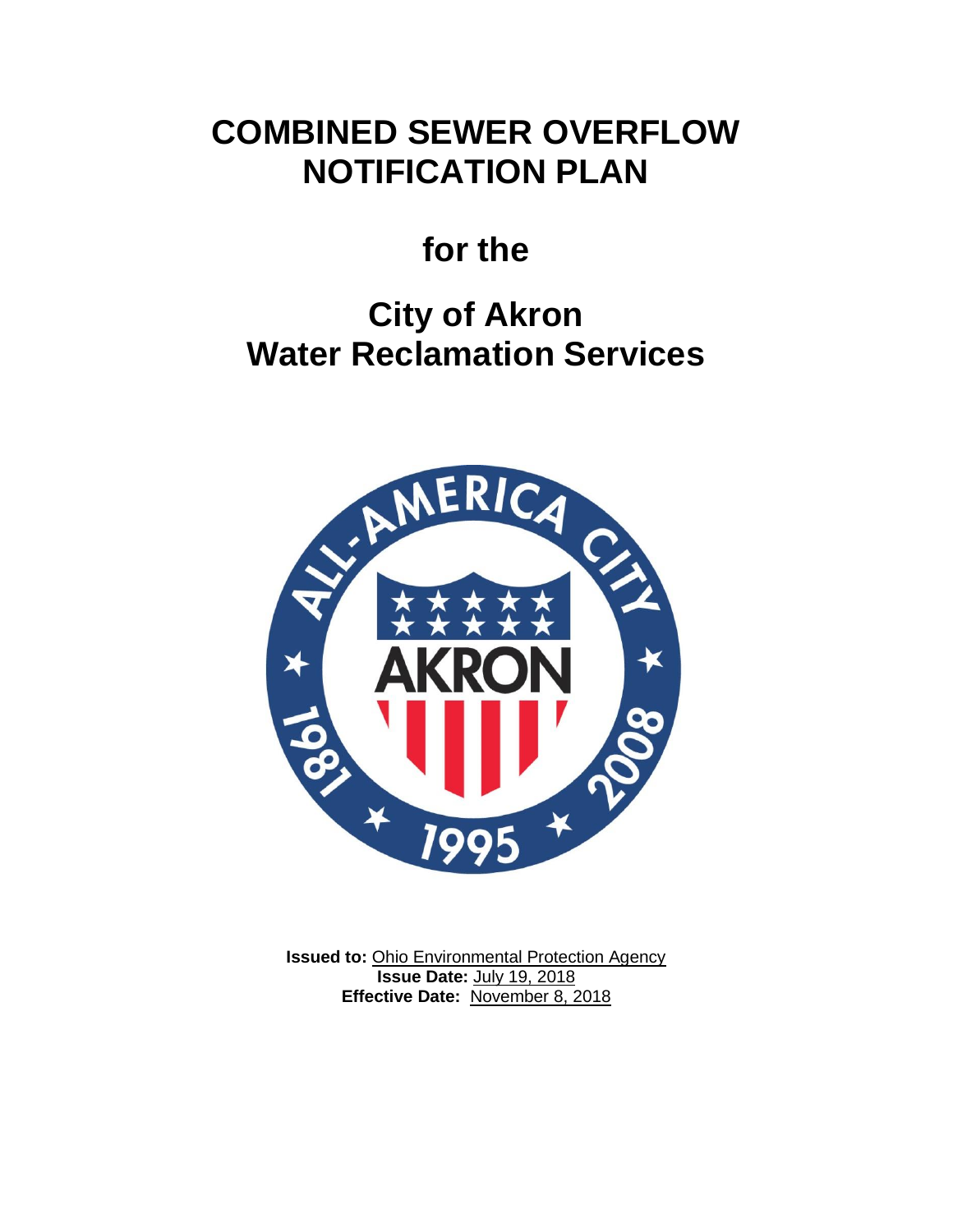#### **CITY OF AKRON, WATER RECLAMATION SERVICES 2460 AKRON-PENINSULA ROAD, AKRON, OH 44313 Ph. 330-375-2963**

# **COMBINED SEWER OVERFLOW NOTIFICATION PLAN**

# **Table of Contents**

#### **SECTION PAGE**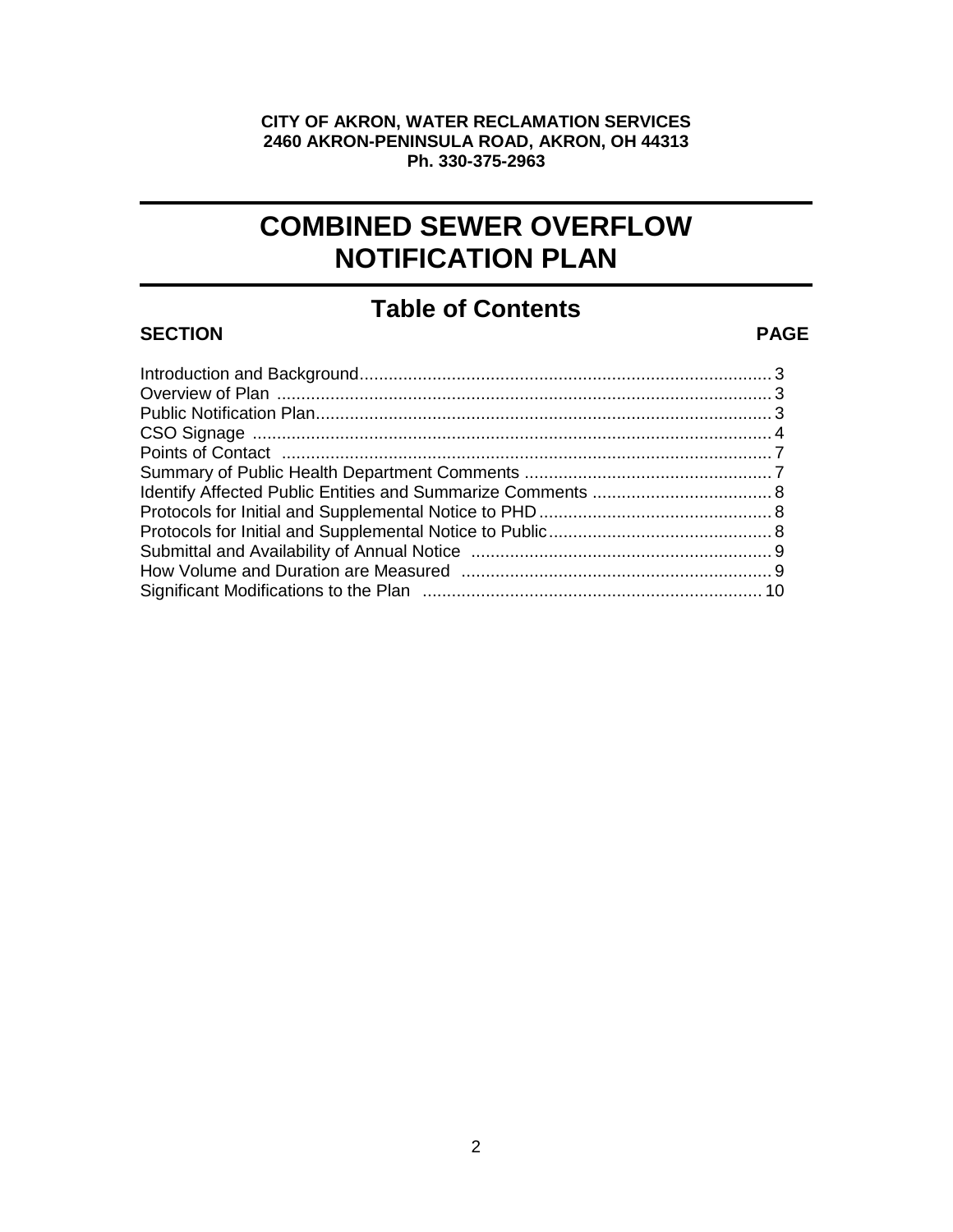#### **Introduction and Background**

The City of Akron has developed this Combined Sewer Overflow Notification Plan (the "Plan") to comply with the requirements of 40 C.F.R. § 122.38. This regulation requires that a permittee authorized to discharge combined sewer overflows ("CSOs") to the Great Lakes Basin must provide public notification, as described within the rule, as well as develop a notification plan.

The City of Akron sewer collection system includes both separate sanitary sewers and combined sewers (i.e. sewers that carry both sanitary flows and storm water in the same pipe). The combined sewers are located within the older central core of the City. The combined sewer system includes CSO outfalls that discharge to surface waters when the flow exceeds the capacity of the combined sewers. Intercepted flows are theoretically controlled by drop inlet or "limiting pipe" racks located in the invert of the combined sewer trunks at their connection points to the Ohio Canal Interceptor (OCI), the Little Cuyahoga Interceptor, the Northside Interceptor, the Camp Brook Trunk Sewer, and the Main Outfall Sewer. These racks function as static control devices, which intercept all dry weather flow, while limiting flow to the interceptor sewers during rainfall events. The "limiting pipe" consists of a small diameter conduit connecting the drop inlet to the interceptor sewer and serves as a connection between the interceptor sewers and the combined sewer system. The drop inlet is covered with a horizontal bar rack to prevent clogging of the connection. The bar rack accounts for the name "Rack" that is given to each regulator.

The City of Akron's Water Reclamation Facility (WRF) and sewer collection system is regulated under a National Pollution Discharge Elimination System (NPDES) permit that has been issued by the Ohio EPA (Permit #3PF00000). This permit authorizes the discharges of CSOs at certain locations within the system.

The City is in the process of installing controls to reduce the volume and frequency of CSOs from the sewer system. The controls are being installed in accordance with a federal Consent Decree and a CSO Long Term Control Plan that has been approved by both the U.S. Environmental Protection Agency ("EPA") and the Ohio EPA.

## **Overview of the Plan**

The U.S. EPA adopted 40 C.F.R. §122.38 to implement section 425 of the Consolidated Appropriations Act of 2016, which requires U.S. EPA to work with the Great Lakes States to establish public notification requirements for CSO discharges to the Great Lakes Basin.

The requirements of the regulation include the elements:

- signage,
- notification of the local public health department and other potentially affected public entities of CSO occurrences,
- notification of the general public of CSO occurrences, and
- annual notice describing the CSO discharges that occurred in the previous calendar year.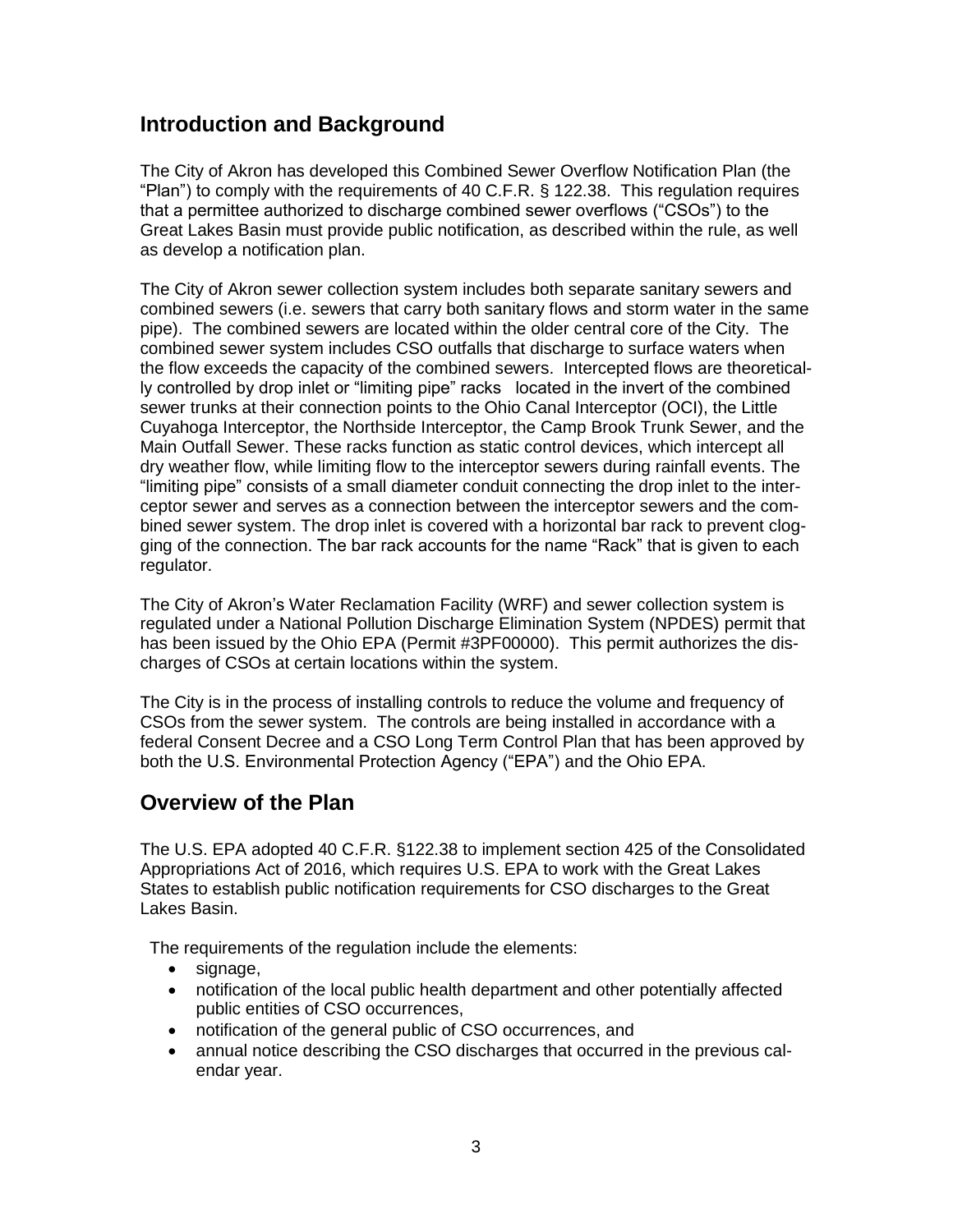The Plan is designed to describe how the City of Akron will make information on CSO occurrences and CSO impacts available to the public as well as public health officials. The public can use this information to make informed decisions about recreating in or near local waterways. This Plan further includes provisions to ensure reporting is made to the appropriate local, state and federal authorities.

The City of Akron will make this Plan available on its website as well as periodically provide information on the availability of this Plan, such as in bill mailings and by other appropriate means.

The elements that must be included within this Plan are set forth in 40 C.F.R. § 122.38(c). Each required element is discussed in the following sections.

# **40 C.F.R. § 122.38(c)(1) CSO Signage**

The following Table provides a listing of the locations of the current CSO outfalls. With the exception of Rack 34, a sign is located at or near each CSO discharge point. A sign is not feasible or necessary at Rack 34 due to dangerous conditions at the base of the Gorge Dam spillway.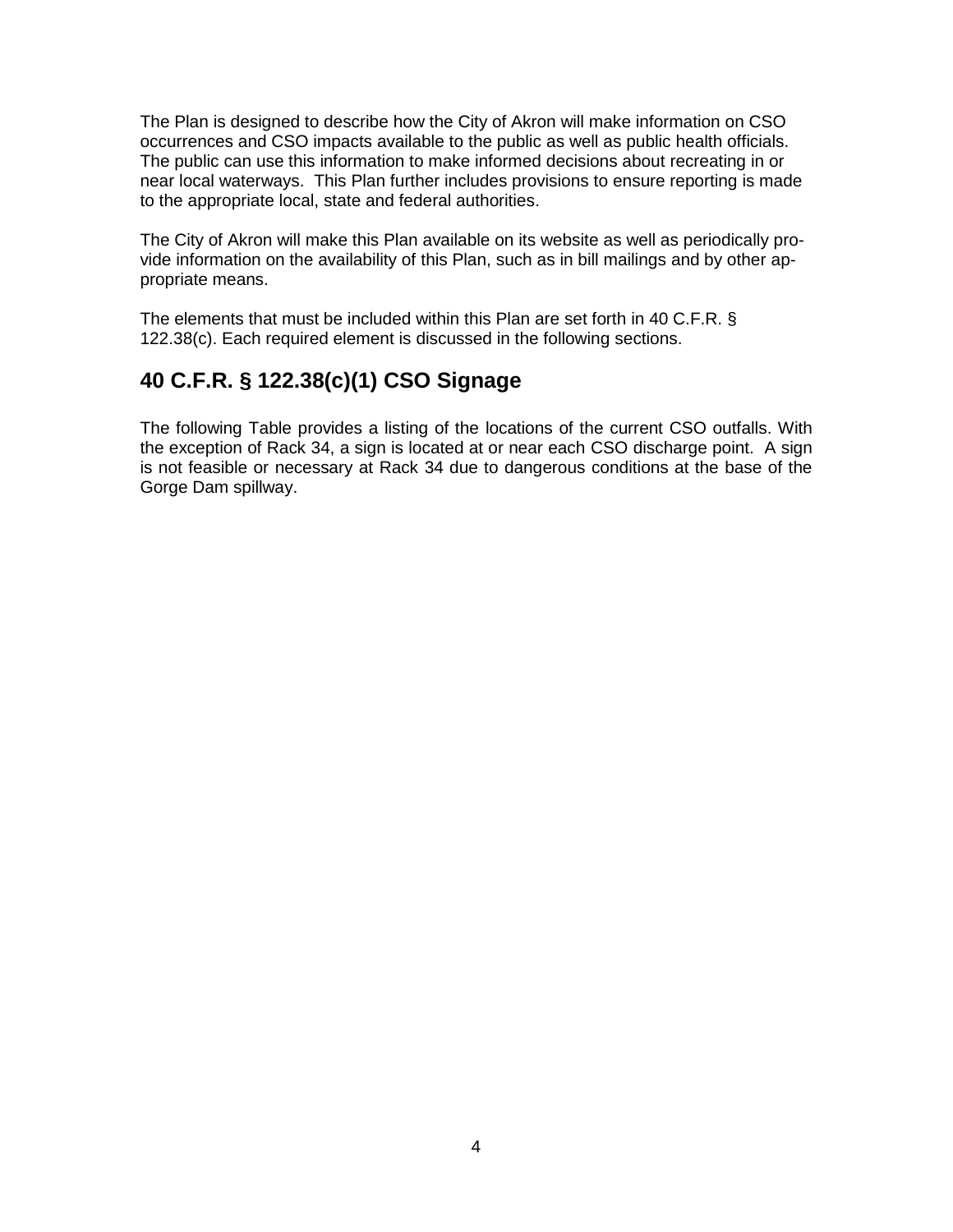| <b>Permit Outfall</b><br>Number | Location                                                     | Latitude   |            |            | Longitude  |            |            | <b>Receiving Water</b> |
|---------------------------------|--------------------------------------------------------------|------------|------------|------------|------------|------------|------------|------------------------|
|                                 |                                                              | <b>DEG</b> | <b>MIN</b> | <b>SEC</b> | <b>DEG</b> | <b>MIN</b> | <b>SEC</b> |                        |
| 3PF00000046                     | Rack 3 - Kelly Ave.                                          | 41         | 03         | 50.4       | 81         | 28         | 52.5       | Little Cuyahoga River  |
| 3PF00000047                     | Rack 4 - Mill St.                                            | 41         | 05         | 01.1       | 81         | 31         | 13.0       | Ohio and Erie Canal    |
| 3PF00000049                     | Rack 6 - Factory St.                                         | 41         | 03         | 54.1       | 81         | 29         | 04.8       | Little Cuyahoga River  |
| 3PF00000053                     | Rack 10 - Case Ave. - Newton St. District                    | 41         | 04         | 29.6       | 81         | 29         | 03.4       | Little Cuyahoga River  |
| 3PF00000054                     | Rack 11 - Hazel St. - District 4                             | 41         | 04         | 45.4       | 81         | 29         | 08.7       | Little Cuyahoga River  |
| 3PF00000055                     | Former Rack 12 - Camp Brook Storage Basin                    | 41         | 05         | 34.5       | 81         | 29         | 00.7       | Camp Brook             |
| 3PF00000057                     | Former Rack 14 - Forge Field Storage Basin                   | 41         | 05         | 07.6       | 81         | 29         | 43.1       | Little Cuyahoga River  |
| 3PF00000058                     | Former Rack 15 - Cascade Village Storage Basin               | 41         | 05         | 26.7       | 81         | 30         | 15.8       | Little Cuyahoga River  |
| 3PF00000059                     | Rack 16 - Wolf Ledges Trunk                                  | 41         | 04         | 44.4       | 81         | 31         | 23.2       | Ohio and Erie Canal    |
| 3PF00000060                     | Rack 17 - Exchange St.                                       | 41         | 04         | 44.8       | 81         | 31         | 22.5       | Ohio and Erie Canal    |
| 3PF00000061                     | Rack 18 - Willow Run Trunk                                   | 41         | 05         | 10.9       | 81         | 31         | 08.7       | Ohio and Erie Canal    |
| 3PF00000062                     | Rack 19 - West Market St.                                    | 41         | 05         | 10.5       | 81         | 31         | 08.6       | Ohio and Erie Canal    |
| 3PF00000063                     | Rack 20 - West North St.                                     | 41         | 05         | 28.1       | 81         | 31         | 04.2       | Ohio and Erie Canal    |
| 3PF00000065                     | Former Rack 22 - Howard Street Storage Basin                 | 41         | 05         | 34.3       | 81         | 31         | 05.3       | Little Cuyahoga River  |
| 3PF00000066                     | Rack 23 - North Maple St.                                    | 41         | 05         | 37.9       | 81         | 31         | 10.4       | Little Cuyahoga River  |
| 3PF00000067                     | Rack 24 - West Market St Outlet @ Ravine St.                 | 41         | 05         | 38.7       | 81         | 31         | 16.4       | Little Cuyahoga River  |
| 3PF00000069                     | Rack 26 - Aqueduct St outlet East of Hickory St.             | 41         | 06         | 05.4       | 81         | 31         | 39.9       | Little Cuyahoga River  |
| 3PF00000070                     | Rack 27 - Uhler Ave. @ Memorial Parkway                      | 41         | 06         | 14.7       | 81         | 31         | 38.1       | Little Cuyahoga River  |
| 3PF00000071                     | Rack 28 - Memorial Parkway @ Hickory St.                     | 41         | 06         | 14.6       | 81         | 31         | 39.5       | Little Cuyahoga River  |
| 3PF00000072                     | Rack 29 - Uhler Ave. - Carpenter St. Outlet                  | 41         | 06         | 29.9       | 81         | 31         | 39.5       | Little Cuyahoga River  |
| 3PF00000075                     | Rack 32 - Carpenter Heights District @ Cascade Park Rd.      | 41         | 07         | 03.6       | 81         | 31         | 19.5       | Cuyahoga River         |
| 3PF00000076                     | Rack 33 - North Side Interceptor @ Cuyahoga River & Main St. | 41         | 07         | 23.0       | 81         | 30         | 38.3       | Cuyahoga River         |
| 3PF00000077                     | Rack 34 - Riverside Dr. District @ MetroParks Easement Rd.   | 41         | 07         | 23.6       | 81         | 29         | 54.7       | Cuyahoga River         |
| 3PF00000078                     | Rack 35 - Gorge Blvd. District @ Front St. Bridge            | 41         | 07         | 04.4       | 81         | 29         | 37.6       | Cuyahoga River         |
| 3PF00000080                     | Rack 37 - Bowery Street                                      | 41         | 04         | 49.8       | 81         | 31         | 12.1       | Ohio and Erie Canal    |
| 3PF00000081                     | Racks 2N & 2S - Goodyear Retention Tank #1376 Ninth Ave.     | 41         | 03         | 33.8       | 81         | 28         | 29.2       | Little Cuyahoga River  |
| 3PF00000083                     | Former Racks 30/31/40 - Cuyahoga Street Storage Facility     | 41         | 06         | 46.3       | 81         | 31         | 39.4       | Little Cuyahoga River  |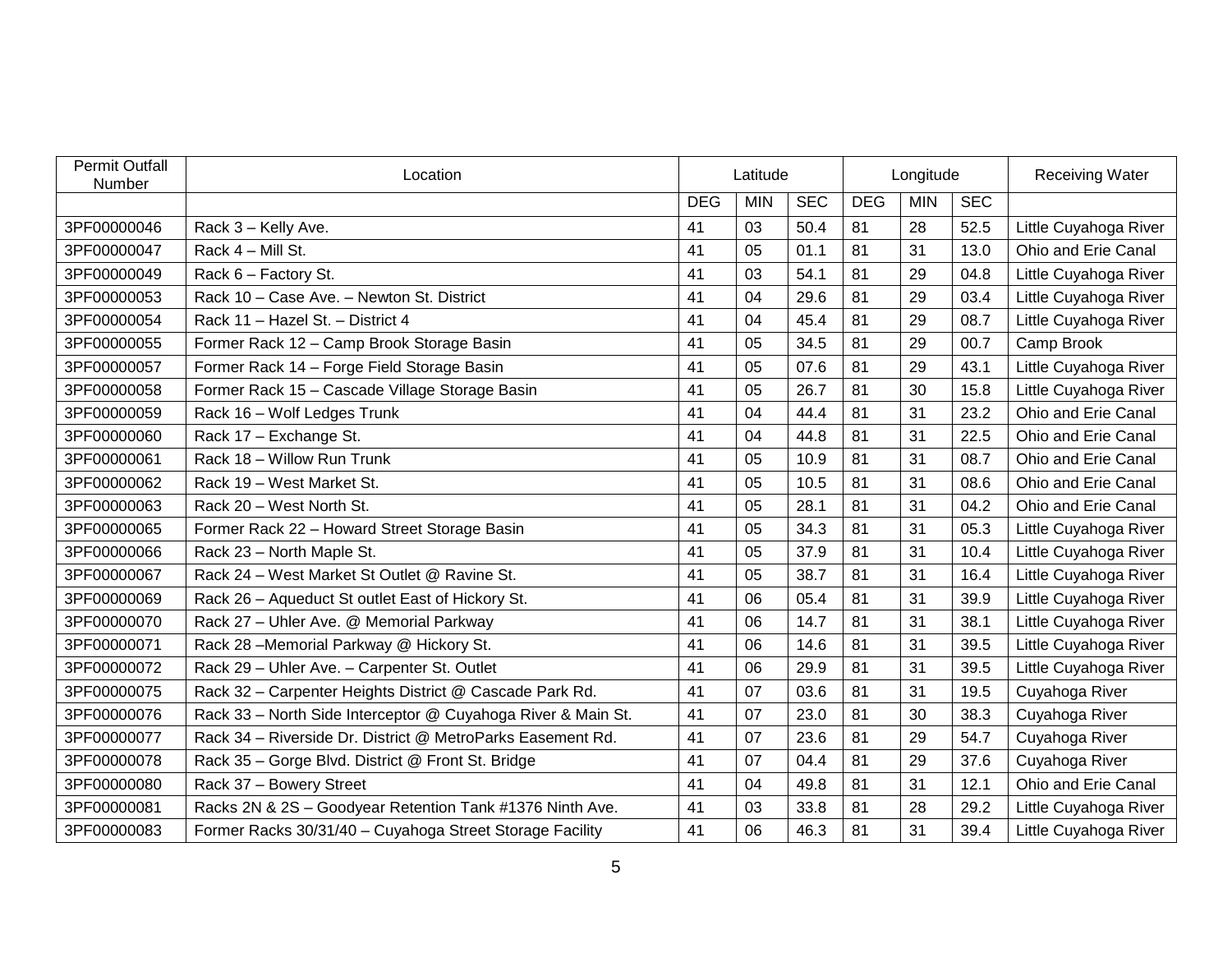# **40 C.F.R §122.38(c)(2) The message used on signs**

In 1997, the City installed "CSO Area" signs in the combined sewer areas. The signs were meant to alert the public of their proximity to a combined sewer overflow location and provide a phone number to call for additional information or to report overflow impacts. The signs were placed at prominent locations near outfalls and at the intersections of the receiving streams with major streets. These signs were replaced in late 2002 in order to update the contact phone number and to restore the physically deteriorated signs.



The City is in the process of replacing the above referenced signs with updated signs. The updated signs will contain the following information:

# **CITY OF AKRON CSO RACK 15 OUTFALL**

**NPDES Permit** 3PF00000 **Station Number 058** 

During Wet Weather, Untreated Human Sewage May Discharge From Outfall. Harmful Bacteria May Be Present In The Water.

CALL  $3-1-1$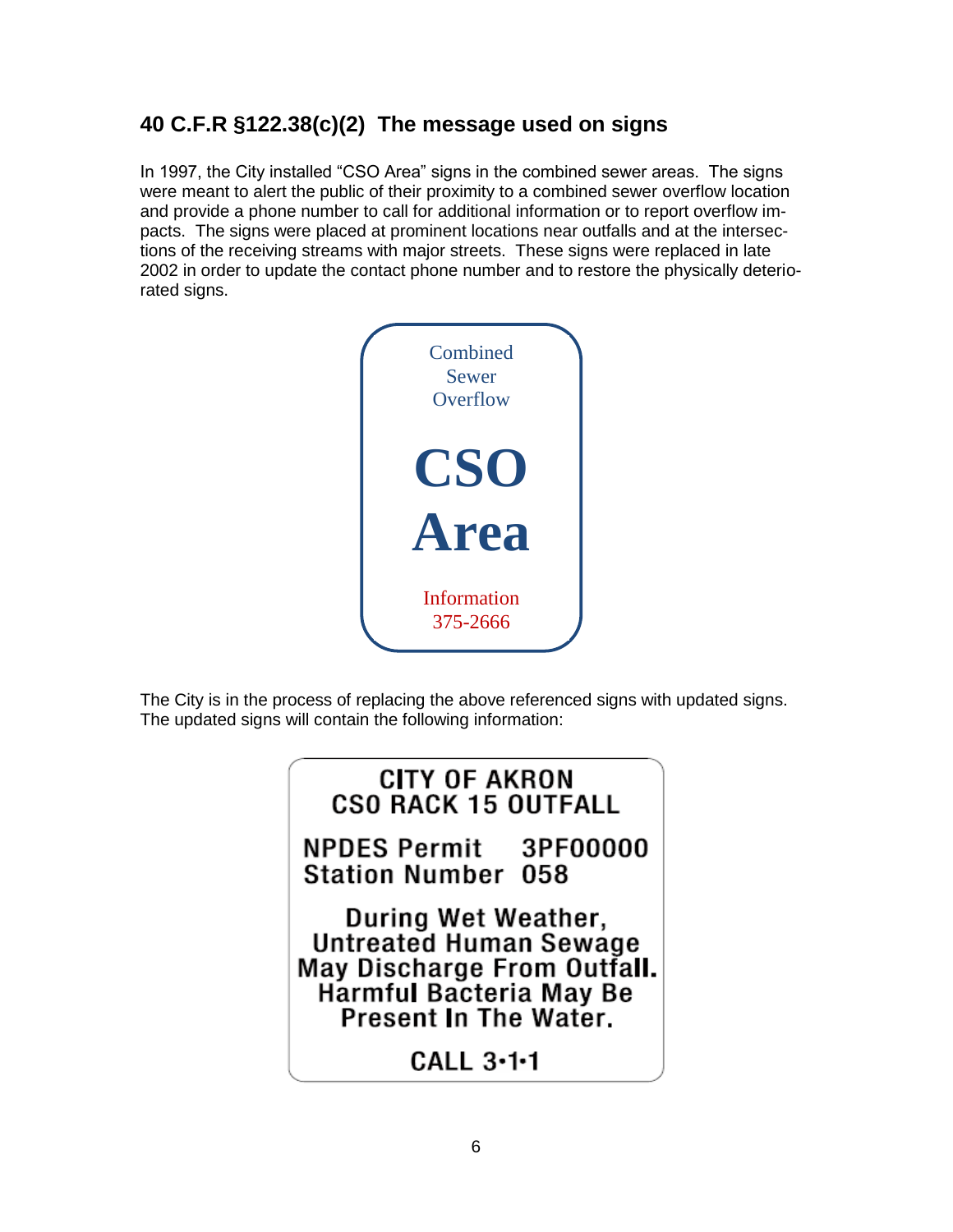# **40 C.F.R. § 122.38(c)(3) Protocols for maintaining signs**

The signs will be inspected to ensure visibility and readability when the corresponding overflow sewers are periodically inspected as part of the City's Capacity Management Operations and Maintenance (CMOM) Program.

# **40 C.F.R. § 122.38(c)(4) Points of Contact**

The following are the points of contact for the municipalities, public drinking water supplies, public parks with water access, Indian Tribe(s), and describe other sensitive area(s) identified in the permittee's long-term CSO control plan, that may be impacted by the permittee's CSO discharges;

- Summit County Public Health
	- o Health Commissioner
	- o Environmental Health Director
- Summit Metro Parks
	- o Superintendent
- Cuyahoga Valley National Park
	- o 24-hour Communication Center 440-546-5945
- City of Cuyahoga Falls
	- o City Engineer

## **40 C.F.R. § 122.38(c)(5) Summary of Public Health Department Comments**

An open forum meeting was held on June 20, 2018 with key stakeholders, including but not limited to Summit County Public Health, Cuyahoga Valley National Park, Summit Metro Parks, Ohio EPA, & Friends of the Crooked River to present the CSO Notification Plan for discussion.

The following significant comments and recommendations were raised by the local public health department under paragraph (d) of this section;

**Comment:** How does the information reach those using the river that do not have access to technology?

*Response: The City will inform residents about the Plan through an initial press release and will consider other methods such as bill stuffers or fliers.*

**Comment:** People will want some guidelines on when the river is safe to recreate. *Response: The City plans to include links to Nowcast and to the Cuyahoga River Water Trail website when it is completed. The Water Trail website will include river safety and other training information.*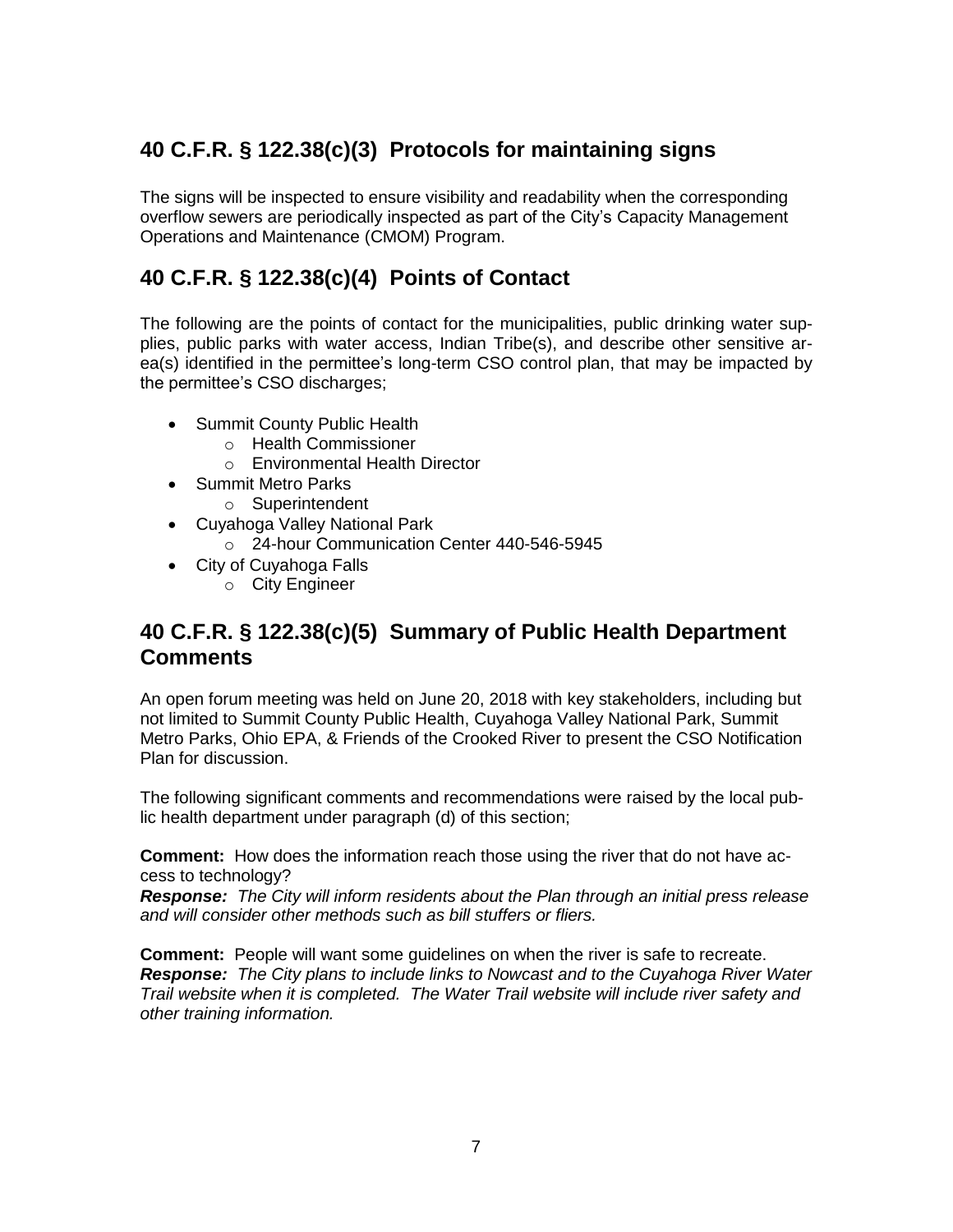## **40 C.F.R. § 122.38(c)(6) Identify Other Affected Public Entities and Summarize Comments**

As a result of the meeting held on June 20, 2018 referenced in §122.38(c)(5) above, the following significant comments and recommendations were raised by the Cuyahoga Valley National Park, Ohio EPA, & Friends of the Crooked River under paragraph (d) of this section;

**Comment:** Include information on CSO Notification Web Page about water quality problems where there are not CSOs.

*Response: The City plans to include links to Nowcast and to the Cuyahoga River Water Trail website when it is completed. The Water Trail website will include river safety and other training information.*

## **40 C.F.R. § 122.38(c)(7) Protocols for Initial and Supplemental Notice to Public Health Department**

Information regarding CSO discharges will be made available to the Summit County Department of Health by placing the information on the City of Akron's Web Page, which is continually updated. The information of the Web Page is discussed in detail in the following section of this Plan.

## **40 C.F.R. § 122.38(c)(8) Protocols for Initial and Supplemental Notice to the Public**

The City of Akron created a CSO Notification Web Page that the public can visit 24 hours per day to learn if a CSO discharge(s) is occurring, or has occurred in the past. The Web Page will display the initial notification as soon as possible, but no later than four (4) hours after the City becomes aware that a CSO discharge has occurred. Shortly after the end of the day in which CSO discharges have occurred, the Web Page will display supplemental information that includes the measured or estimated volume of discharge(s) and the approximate time(s) the discharge(s) ended.

The CSO Notification Web Page includes a list of CSO location information, a graphic representation of the CSO discharge points, the waterways that they discharge to and links to report tables that list specific information for each overflow occurrence at each site.

The on-line map of CSOs is updated seven days a week as the information becomes available. It will provide the public with information regarding ongoing CSO discharges and a record of the volume and end time of the previous CSO discharge(s) in the Akron area waterway system.

The waterways represented on the map include the following: Camp Brook, Little Cuyahoga River, Cuyahoga River, and the Ohio and Erie Canal.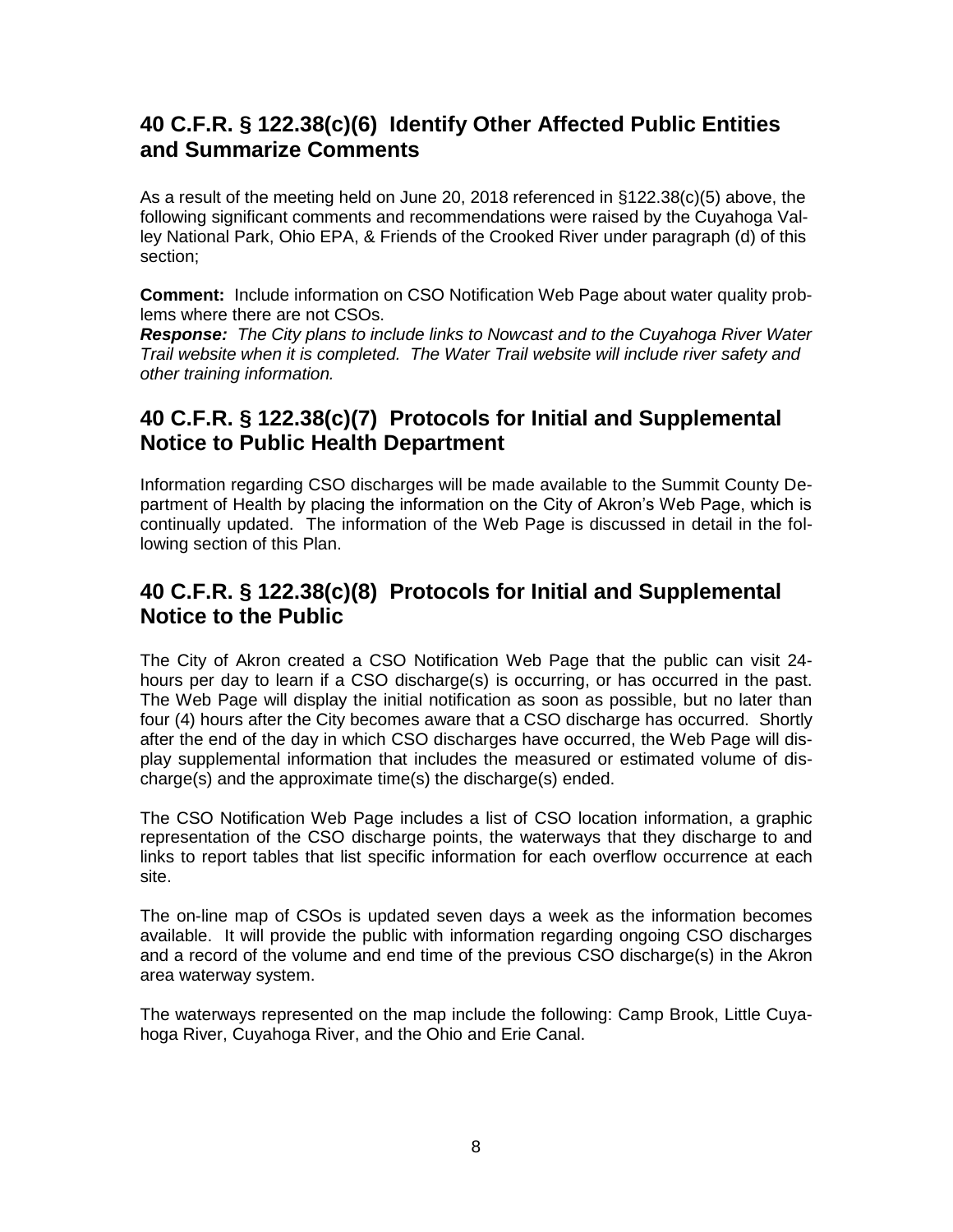Upon occurrence of a CSO, the icon representing the CSO changes in color from green to red. Clicking on the icon will open a pop-up window for the site that includes text listing the following information as required by the rule:

- $\bullet$  The water body that received the discharge(s);
- The location of the discharge(s) and identification of the public access areas potentially impacted by the discharge;
- The date(s) and time(s) the discharge(s) commenced;
- Whether, at the time of the notification, the discharge(s) is continuing or has ended. If the discharge(s) has ended, the approximate time that the discharge(s) ended;
- The measured or estimated volume of the discharge(s);
- A point of contact for the CSO permittee;
- A link to a site report listing previous events at the site; and
- A link to a system wide report listing daily totals at all discharge points.

The information for each event will be added to the report table to act as a short term historical record at each location.

## **40 C.F.R. § 122.38(c)(9) How volume and duration are measured**

The City of Akron SCADA (Supervisory Control and Data Acquisition) system performs the monitoring and calculation of volume and duration of overflows from the CSO racks. At most CSO locations, the data is measured using an ultrasonic level sensor and a weir that has been installed in the overflow pipe or within a CSO storage facility. When the water level in the sewer or basin is greater than the height of the weir, an overflow alarm is generated and the unit begins to calculate the volume of the overflow using a weir equation.

The SCADA system receives status change updates from each site over a fiber optic network or via an 800 MHz radio system and stores all digital and analog data in a database on a historical sever. When an overflow status change alarm is received, the CSO Notification Web Page will show that change immediately as the information becomes available. It will also be able to show the most recent flow total or the total flow for the last previous day in which an overflow occurred.

#### **40 C.F.R. § 122.38(c)(10) Protocols for making the Annual Notice Available to Public and the Director**

#### **Submittal and Availability of Annual Notice**

Copies of the CSONP Annual Notice shall be posted to the Akron Waterways Renewed! Web Page and distributed to the following departments and functional positions:

- Ohio EPA (email sent to: NPDES CSO@epa.gov)
- Summit County Public Health, Health Commissioner
- Summit Metro Parks, Superintendent
- Cuyahoga Valley National Park
- City of Akron, Water Reclamation Services